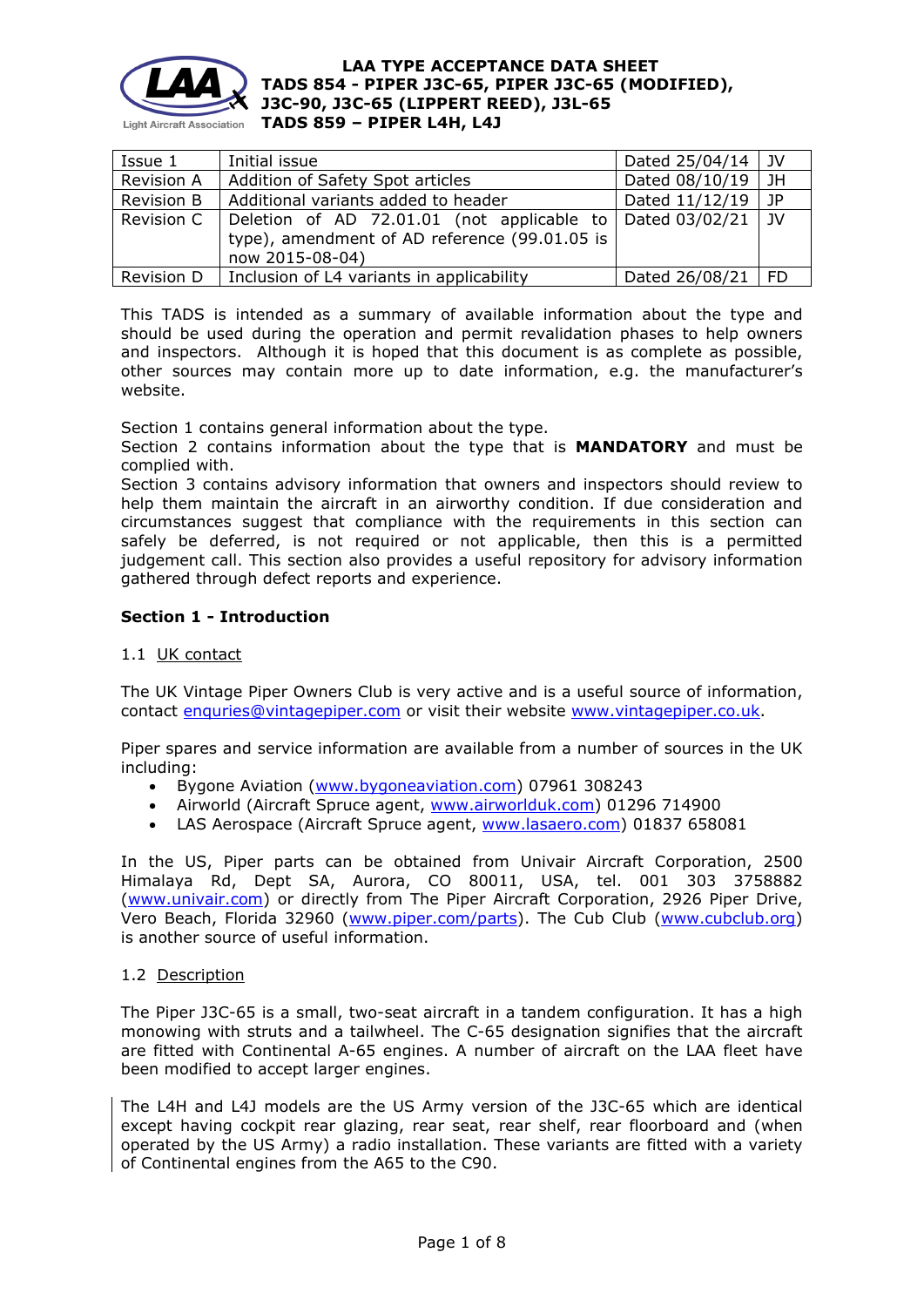

These aircraft originally operated on Certificates of Airworthiness. At one time, it was permitted to transfer these aircraft onto Permits to Fly under the auspices of the LAA; however, the CAA have since deemed that as the type has not been declared 'orphaned' in the USA, aircraft are no longer permitted to transfer to Permits to Fly.

# **Section 2 – Mandatory information for owners, operators and inspectors**

At all times, responsibility for the maintenance and airworthiness of an aircraft rests with the owner. Condition No 3 of a Permit to Fly requires that: *"the aircraft shall be maintained in an airworthy condition".* 

## 2.1 Flight Manual

Not known.

## 2.5 Mandatory Permit Directives

| MPD 1995-01 | Compliance with ADs | Continued compliance with all ADs and<br>other mandatory requirements applicable<br>when aircraft was on C of A. |
|-------------|---------------------|------------------------------------------------------------------------------------------------------------------|
|             |                     |                                                                                                                  |

MPD 1995-001 is issued to make ADs mandatory for aircraft formerly eligible for a C of A but now issued with a Permit to Fly. There are currently no other MPDs published which apply specifically to the Piper J3C-65 aircraft.

Also check the LAA website for MPDs that are non-type specific [\(TL2.22\)](http://www.lightaircraftassociation.co.uk/engineering/TechnicalLeaflets/Operating%20An%20Aircraft/TL%202.22%20non-type%20specific%20MPDs.pdf).

The Airworthiness Directives included below are only those that apply to the airframe. It does not take account of ADs that might apply to fitted equipment, such as engines, propellers and instruments. The [EASA](http://ad.easa.europa.eu/) and the [FAA](http://www.faa.gov/regulations_policies/airworthiness_directives/) websites should be checked for any more recent ADs.

| <b>AD</b> | Title                   | Applicability         | Summary                                                                                                                                                                                                                                                                                                                                                                                          |
|-----------|-------------------------|-----------------------|--------------------------------------------------------------------------------------------------------------------------------------------------------------------------------------------------------------------------------------------------------------------------------------------------------------------------------------------------------------------------------------------------|
| 46.37.01  | Fuel strainer<br>gasket | S/n 14027<br>and up   | To prevent possible failure of the fuel strainer bowl,<br>replace gaskets only with the 1/8" cork and<br>neoprene gasket supplied by Piper. The bowl seat<br>nut should be tightened only finger tight. The bowl<br>should be carefully examined for signs of flaws or<br>cracks and should be replaced if any are found.<br>Contact LAA for full copy of AD and Piper SB No. 89<br>if required. |
| 46.37.02  | Fuel strainer<br>bowl   | S/n 14027 to<br>17959 | Check fuel strainer bowl is properly orientated with<br>IN adjacent to firewall and OUT facing carburettor.<br>Contact LAA for full copy of AD and Piper SB No. 91<br>if required.                                                                                                                                                                                                               |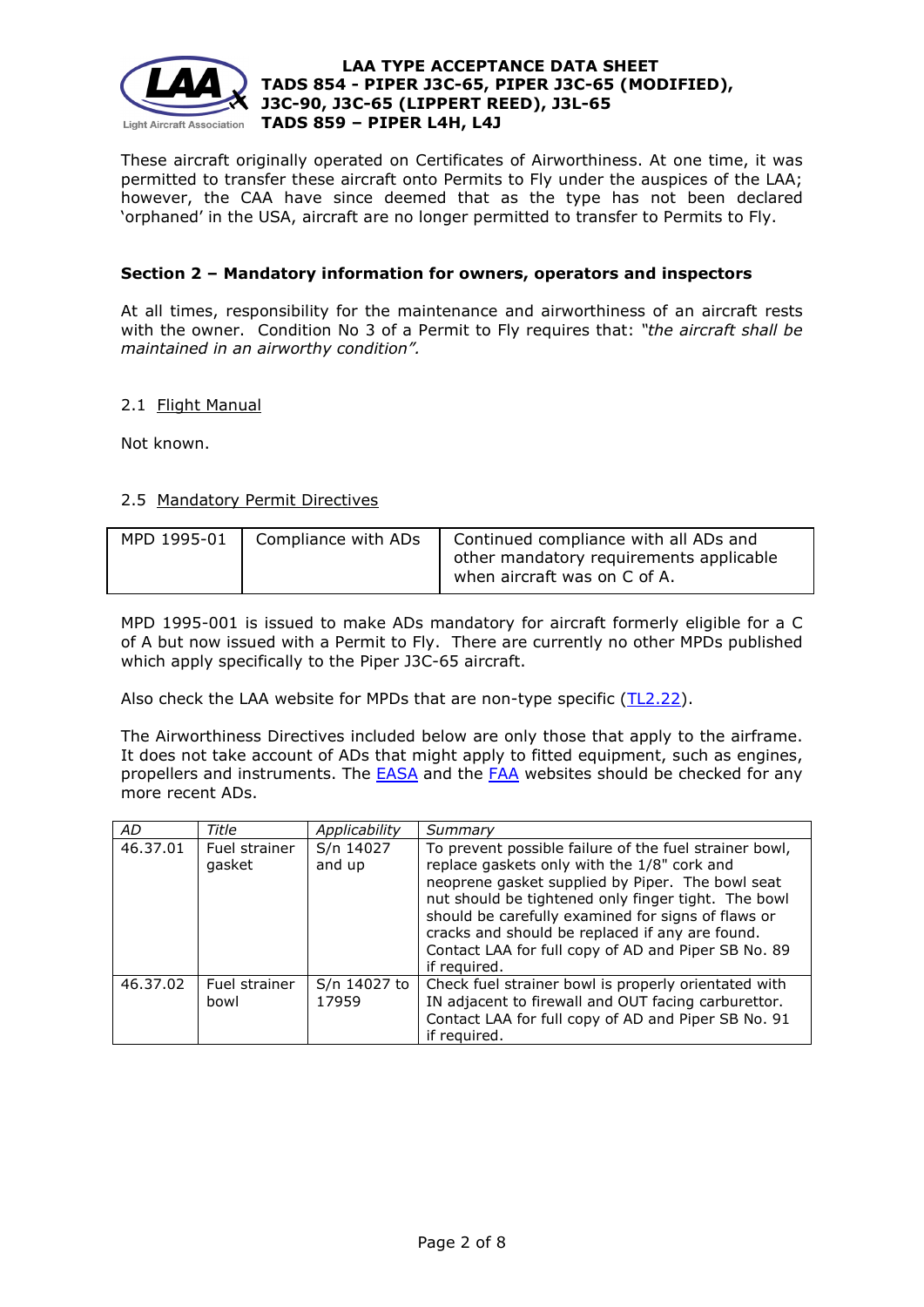

# **LAA TYPE ACCEPTANCE DATA SHEET TADS 854 - PIPER J3C-65, PIPER J3C-65 (MODIFIED), J3C-90, J3C-65 (LIPPERT REED), J3L-65**

**TADS 859 – PIPER L4H, L4J**

| 47.50.03 | Canvas seat<br>inspection             |                     | Check canvas, eyelets and lacing is in good condition<br>on front and rear seats. Check also that canvas is<br>taut and that adequate clearance exists between<br>canvas and elevator control system. Contact LAA for<br>full copy of AD and Piper SB No. 45 when required.<br>This AD requires repetitive inspection every 100<br>hours, but for LAA aircraft may be deferred to the<br>following Permit renewal inspection or up to 150<br>hours - whichever is the sooner.                                                                                                                                            |
|----------|---------------------------------------|---------------------|--------------------------------------------------------------------------------------------------------------------------------------------------------------------------------------------------------------------------------------------------------------------------------------------------------------------------------------------------------------------------------------------------------------------------------------------------------------------------------------------------------------------------------------------------------------------------------------------------------------------------|
| 47.50.06 | Shock strut<br>cracks                 |                     | Inspect the undercarriage shock struts for cracks at<br>the ends of the stop bolt slides. Damaged struts<br>shall be properly repaired or replaced. Only leather<br>stop discs, Piper p/n 81232-13, shall be used.<br>Contact LAA for full copy of AD and Piper SB No. 103<br>when required.                                                                                                                                                                                                                                                                                                                             |
| 49.14.01 | Elevator<br>connector<br>tube fitting | S/n 14027<br>and up | Inspect fittings (Piper p/n 40861) at each end of<br>elevator connector tube (Piper p/n 40261) to<br>determine that the end fittings are riveted to the<br>tube with two rivets 90 degrees apart. If they are<br>not, contact LAA for full copy of AD and Piper SB No.<br>111. Full forward position of the control stick will<br>expose the rearward fitting and full rearward position<br>of the stick will expose the forward fitting.                                                                                                                                                                                |
| 50.05.01 | Nicopress<br>sleeves                  |                     | This AD requires inspection of Nicopress sleeves in<br>the control system of affected aircraft manufactured<br>between November 1945 and November 1946.<br>Contact LAA for full copy of AD if required.<br>LAA Note: There should be no control cables this old<br>installed on any LAA aircraft!                                                                                                                                                                                                                                                                                                                        |
| 52.07.03 | Lift strut<br>rework                  |                     | Wing struts manufactured prior to 1952 must be<br>modified in accordance with this AD. Contact LAA<br>for full copy of AD and Piper SB No. 120 if required.                                                                                                                                                                                                                                                                                                                                                                                                                                                              |
| 58.01.07 | Control<br>system<br>turnbuckles      |                     | To preclude the possibility of failures of the fork end<br>of the turnbuckles in the control system, the<br>following inspection is necessary. Failures of the<br>fork end of the turnbuckles have occurred in the<br>area covered by the safety wire. This results from<br>binding caused by the attaching bolt being drawn up<br>too tightly on the fork end of the turnbuckle.<br>Inspect the turnbuckle to horn attachment at the<br>elevators, rudder and ailerons to determine that an<br>AN 23-12 clevis bolt is installed with one AN 960-10<br>washer under the nut. This assembly should be free<br>to swivel. |
| 58.12.02 | Aileron hinge<br>brackets             |                     | Some aileron hinge reinforcing brackets p/n 10931-<br>02, supplied from 1954 to 1958, were fabricated<br>from aluminium instead of the required steel. Check<br>and renew if necessary. Contact LAA for full copy of<br>AD and Piper SB No. 165 if required.                                                                                                                                                                                                                                                                                                                                                             |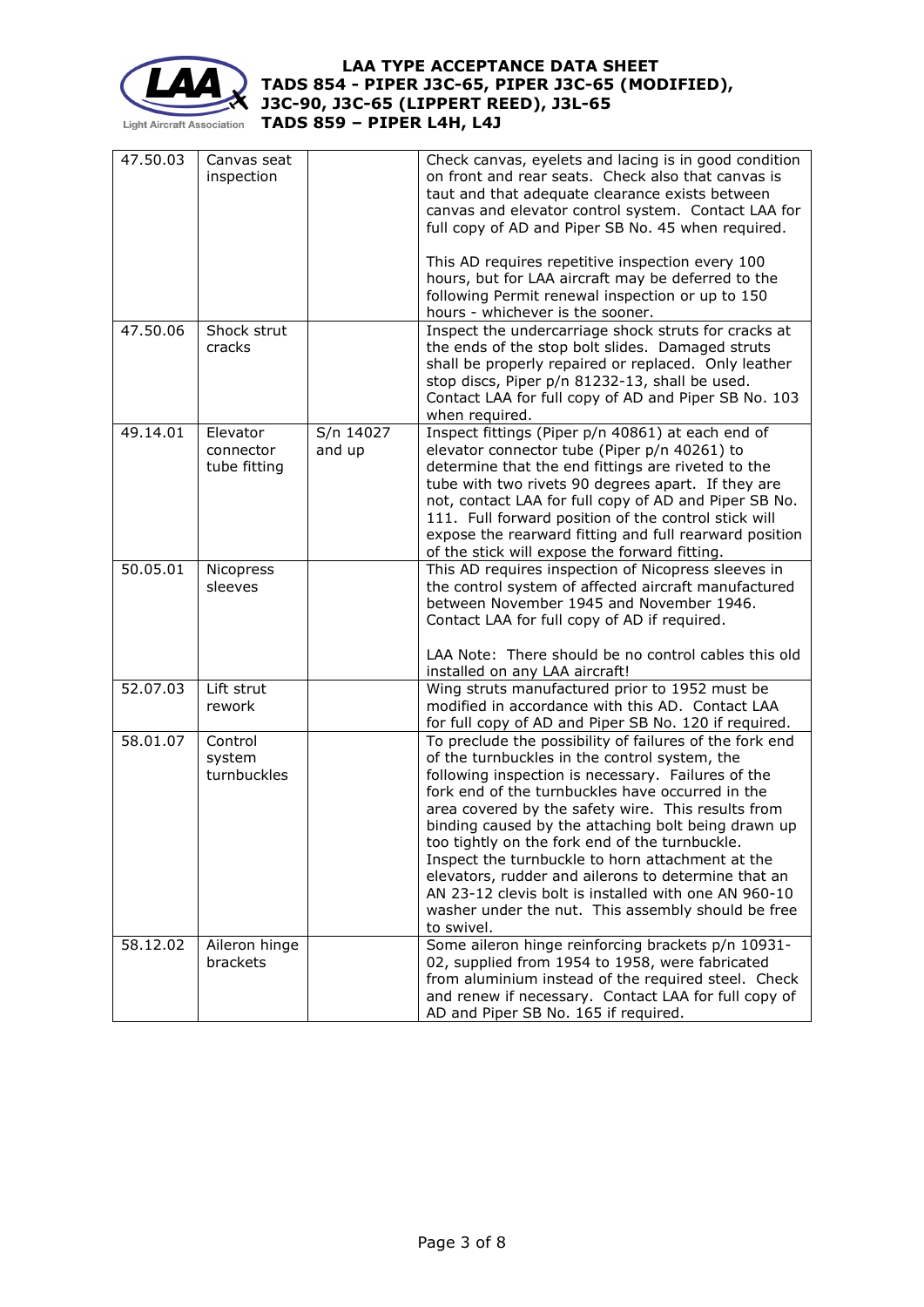

# **LAA TYPE ACCEPTANCE DATA SHEET TADS 854 - PIPER J3C-65, PIPER J3C-65 (MODIFIED), J3C-90, J3C-65 (LIPPERT REED), J3L-65**

**TADS 859 – PIPER L4H, L4J**

| 68.05.01<br>Exhaust<br>mufflers                                                                                                         | Inspect exhaust system and hardware for condition.<br>Dismantle muffler heat exchanger unit to inspect<br>internally. Pressure test muffler if effective visual<br>inspection is not possible. Contact LAA for full copy<br>of AD and Piper SL No. 324 when required.<br>This AD requires repetitive inspection every 50<br>hours, but for LAA aircraft may be deferred to the<br>next Permit renewal inspection or up to 75 hours -<br>whichever is the sooner. When electing to defer<br>inspection beyond 50 hours, a serviceable<br>proprietary aircraft carbon monoxide Ddetector must<br>be fitted in the aircraft cockpit in full view of the<br>occupants.                                                                                                                                                                                                                                                                                                                                                                                                                                                                                                                                                                                                                                                                                                                                                                                                                                                                                                                                                                                                                                                                                                                                                                                                                                                                                                                                                                                                           |
|-----------------------------------------------------------------------------------------------------------------------------------------|------------------------------------------------------------------------------------------------------------------------------------------------------------------------------------------------------------------------------------------------------------------------------------------------------------------------------------------------------------------------------------------------------------------------------------------------------------------------------------------------------------------------------------------------------------------------------------------------------------------------------------------------------------------------------------------------------------------------------------------------------------------------------------------------------------------------------------------------------------------------------------------------------------------------------------------------------------------------------------------------------------------------------------------------------------------------------------------------------------------------------------------------------------------------------------------------------------------------------------------------------------------------------------------------------------------------------------------------------------------------------------------------------------------------------------------------------------------------------------------------------------------------------------------------------------------------------------------------------------------------------------------------------------------------------------------------------------------------------------------------------------------------------------------------------------------------------------------------------------------------------------------------------------------------------------------------------------------------------------------------------------------------------------------------------------------------------|
| <b>Fuel Tank</b><br>85.06.04<br>Drain                                                                                                   | To prevent accumulation of water in fuselage and<br>wing fuel tanks, quick drain valves (and tubing in the<br>case of fuselage tanks) must be fitted in place of<br>existing drain plugs. Parts are available from Piper<br>spares dealers. The following placard must be fitted:<br>"DRAIN ALL FUEL SUMPS BEFORE FIRST FLIGHT OF<br>EACH DAY". Contact LAA for full copy of AD when<br>required.                                                                                                                                                                                                                                                                                                                                                                                                                                                                                                                                                                                                                                                                                                                                                                                                                                                                                                                                                                                                                                                                                                                                                                                                                                                                                                                                                                                                                                                                                                                                                                                                                                                                            |
| Various<br>2015.08.<br>04<br>aircraft<br>equipped<br>with wing lift<br>struts<br>(supersedes<br><b>ADs</b><br>99.01.05R1<br>& 93.10.06) | The purpose of this AD is to prevent in-flight<br>separation of the wing from the aircraft caused by<br>corroded wing lift struts or cracked forks. Its<br>drafting is extremely confusing and unhelpful to the<br>reader; however, the important points of the text are<br>produced below. AD 2015.08.04 adds further types<br>to the applicability of its predecessor AD 99.01.05R1.<br>Wing struts must be inspected for internal corrosion<br>every two years. The normal method of inspection is<br>by securing 1/4" graph paper to the lower 11" of the<br>top and bottom surfaces of all wing struts. Using a<br>Maule 'Fabric Tester', apply pressure at a scale<br>reading of 80 in each of the grid blocks. Remove<br>paper and examine strut for dents that will be<br>indicative of internal corrosion and local weakness of<br>material. If this test produces perceptible dents or if<br>there is external corrosion then the strut must be<br>renewed. An acceptable alternative method of<br>inspection is by ultrasonic inspection, but only when<br>in experienced hands. In this case the AD provides a<br>scheme to follow and is available from LAA on<br>request. Subsequent to inspection, corrosion<br>inhibitor must be applied internally to the struts and<br>the words 'NO STEP' must be applied to the lower<br>end of each strut. These last two items were<br>previously recommended, but are now mandatory.<br>The following options exist for the renewal of struts:<br>Replace with new Piper-supplied wing struts<br>а.<br>which are to same design as original. Two yearly<br>inspections will remain applicable in this case.<br>Fit new Piper or Univair sealed wing struts.<br>b.<br>These incorporate a re-designed fork end and<br>terminate the requirement for repetitive inspection in<br>accordance with this AD of struts and forks ends.<br>Note: do not drill holes into new sealed strut<br>assemblies to attach clips or other hardware,<br>otherwise they again become subject to the two<br>yearly internal inspections. |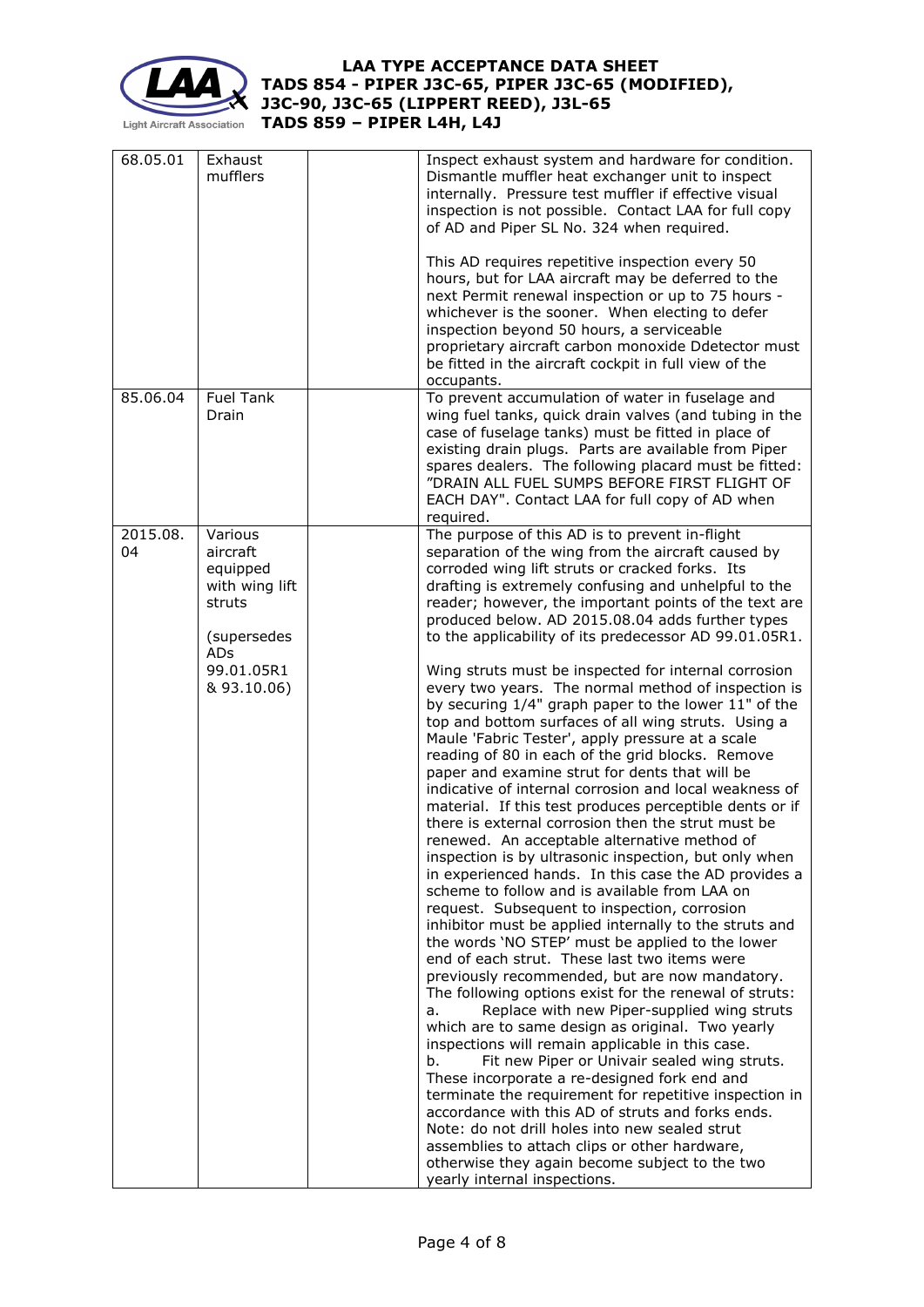

c. Fit new F Atlee Lodge struts. These are then subject to re-inspection in accordance with this AD every 5 years. Wing strut fork ends must be removed and crack tested by the magnaflux method every 500 hours and rejected if found cracked. Regardless of condition, on reaching 2,000 hours they must be renewed. Replacement fork ends must be manufactured with rolled threads. Various options for renewal exist: a. Replace as per original using new Piper supplied forks. New parts are then subject to the same 500 hour inspection cycle and retirement at 2,000 hours. b. Replace with new Piper or Univair sealed strut assemblies that incorporate a re-designed fork end. These terminate the requirement for further repetitive inspection in accordance with this AD of struts and forks. c. Replace with new F Atlee Dodge strut forks. This terminates the requirement for further repetitive inspection in accordance with this AD of forks ends. Contact LAA for full copy of AD and Piper SB Nos. 528 and 910 when required. This AD requires repetitive inspection as detailed in the text above. LAA Note: Apart from being the most recent AD affecting all LAA Piper aircraft it is noteworthy as a failure in the strut or fork end could well be catastrophic. The LAA's recommendation is that new Piper or Univair sealed strut assemblies are fitted at the earliest opportunity.

## 2.5 Generic Requirements (GR) CAP 747 and Civil Aircraft Airworthiness Information and Procedures (CAAIP) CAP 562

| Airframe                    |                                                     |                                                                       |
|-----------------------------|-----------------------------------------------------|-----------------------------------------------------------------------|
| Item                        | Description                                         | Requirement                                                           |
| <b>GR 8</b><br>(Was AN 20)  | Fabric covering                                     | See GR for guidance                                                   |
| <b>GR13</b><br>(Was AN 61)  | Fire resistant<br>furnishings                       | See GR for guidance                                                   |
| <b>GR 24</b><br>(was AN 35) | Light Aircraft Piston<br>Engine Overhaul<br>Periods | See GR for guidance                                                   |
| <b>CAP 562</b>              | CO contamination                                    | See CAP 562 Leaflet B-190 for guidance<br>(Replaces AN 40)            |
| <b>CAP 562</b>              | Deterioration of<br>wooden structures               | See CAP 562 leaflets 51-10 and 51-20 for<br>guidance (Replaces AN 50) |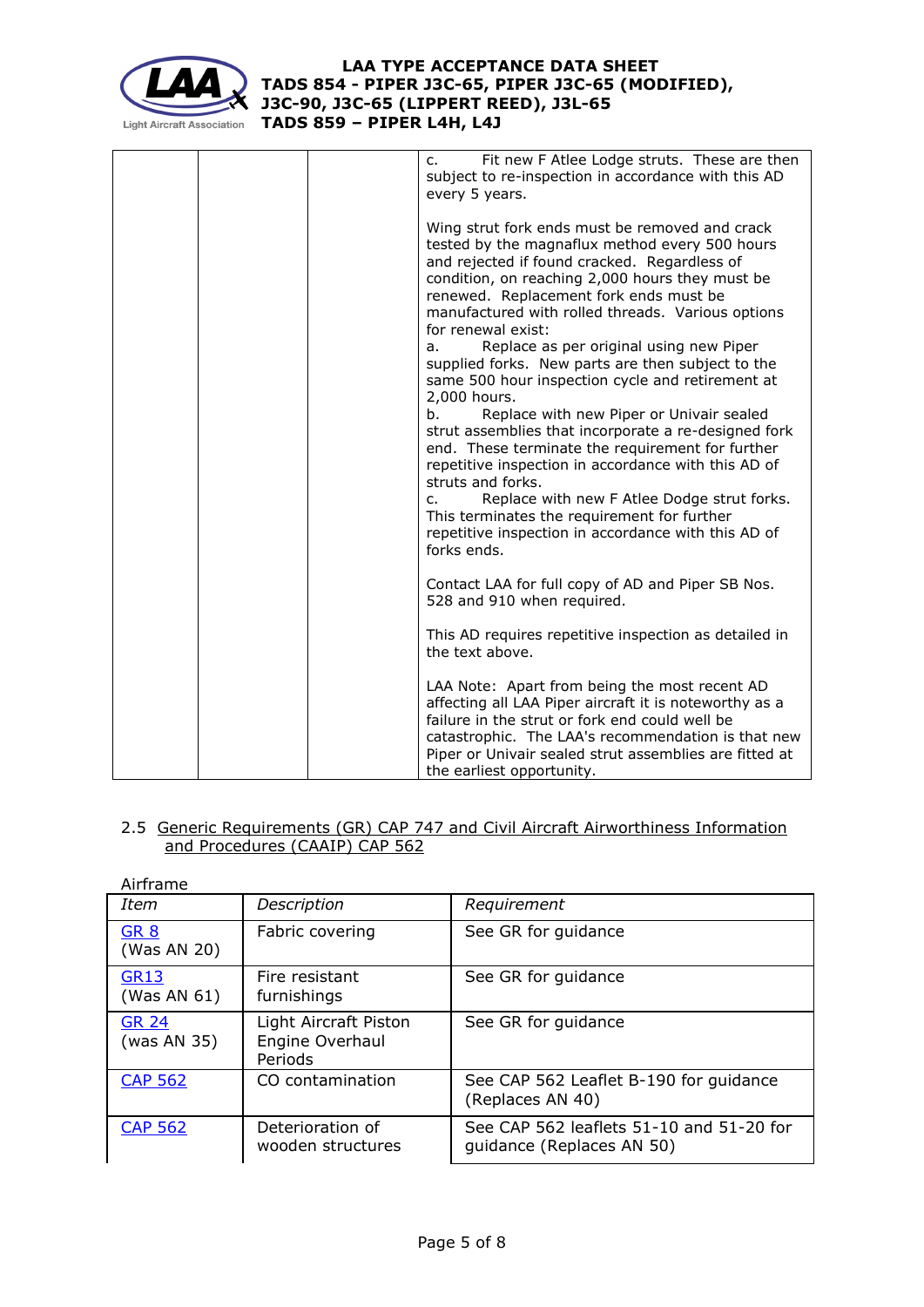

| Item           | Description                                  | Requirement                                                           |
|----------------|----------------------------------------------|-----------------------------------------------------------------------|
| <b>CAP 562</b> | Metal structures and<br>corrosion/protection | See CAP 562 Leaflets 51-50 and 51-60 for<br>guidance (Replaces AN 73) |

**Propeller** 

| .               |                         |                                              |
|-----------------|-------------------------|----------------------------------------------|
| <b>CAP 562</b>  | Eligible propeller type | If engine/propeller combination is not on    |
| leaflet $61-10$ |                         | Exemplar AAN, check CAP 562 leaflet 61-      |
| 'was AN4)       |                         | 10 for listing or record individual approval |

# 2.6 LAA Required Modifications (including LAA issued AILs, SBs, etc)

None.

# 2.7 Additional engine operating limitations to be placarded (or shown by instrument markings)

Refer to the engine manufacturer's latest documentation.

# 2.8 Control surface deflections

Refer to TCDS [A-691.](http://www.lightaircraftassociation.co.uk/engineering/TADs/../_In%20draft/854%20PIPER%20J3C-65%20Type%20Amendment%20111219/854/a-691.pdf)

## 2.9 Operating Limitations and Placards

(Note that the wording on an individual aircraft's Operating Limitations document takes precedence, if different.)

Refer to TCDS [A-691.](http://www.lightaircraftassociation.co.uk/engineering/TADs/../_In%20draft/854%20PIPER%20J3C-65%20Type%20Amendment%20111219/854/a-691.pdf)

Additional Placards:

"Occupant Warning - This Aircraft has not been Certificated to an International Requirement" (note that this must be visible from each seat).

A fireproof identification plate must be fitted to fuselage, engraved or stamped with aircraft's registration letters.

## 2.10 Maximum permitted empty weight

Not applicable.

# **Section 3 – Advice to owners, operators and inspectors**

#### 3.1 Maintenance Manual

Piper aircraft 'maintenance schedules' are available from most of the sources listed in section 1.1 and every owner should obtain one, making it available to their LAA inspector.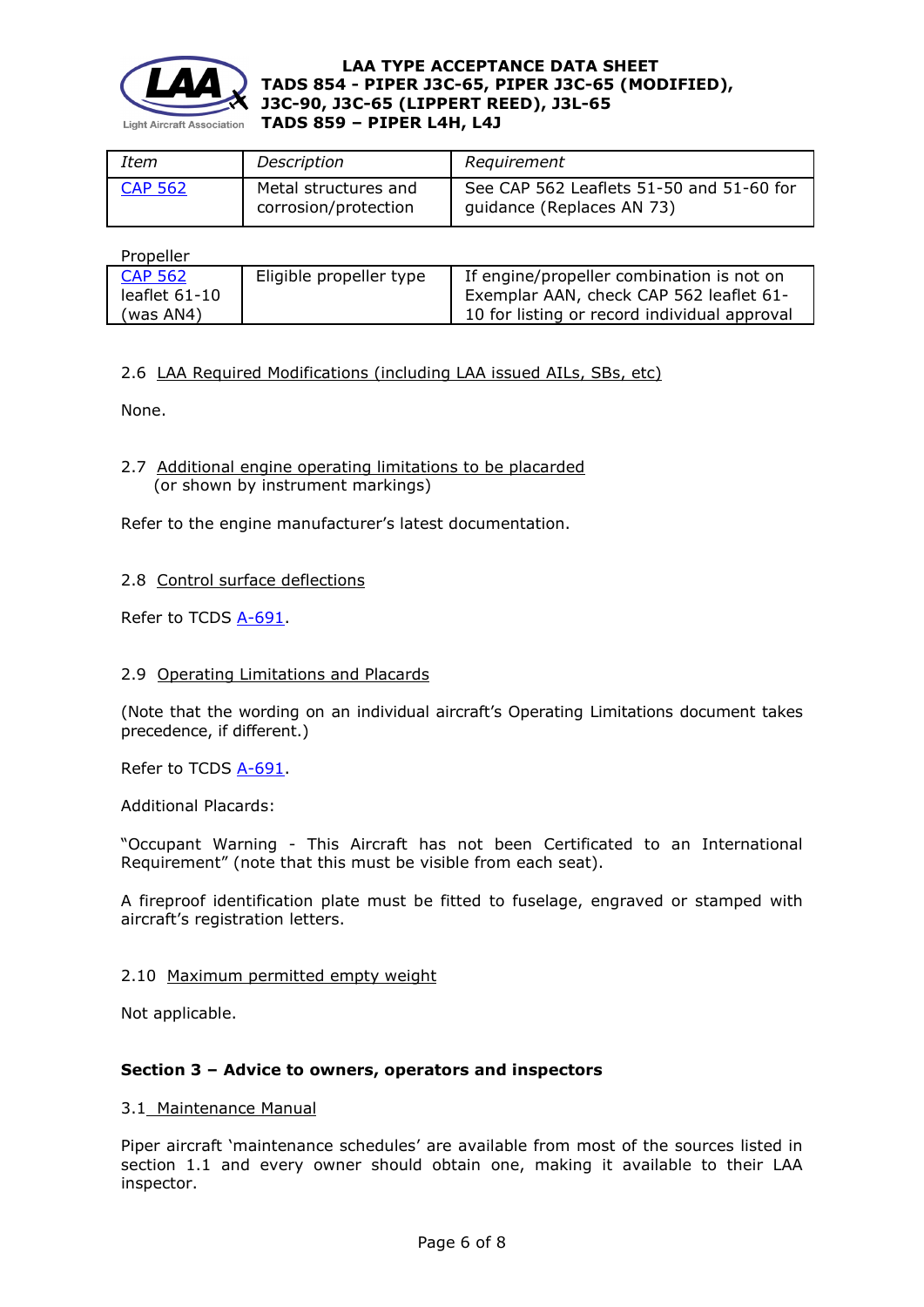

For engine, propeller and equipment refer to manufacturers' maintenance instructions.

# 3.2 Standard Options

Refer to TCDS [A-691.](http://www.lightaircraftassociation.co.uk/engineering/TADs/854/a-691.pdf)

### 3.3 Manufacturer's Information (including Service Bulletins, Service Letters, etc)

In the absence of any over-riding LAA classification, inspections and modifications published by the manufacturer should be satisfied according to the recommendation of the manufacturer. It is the owner's responsibility to be aware of and supply such information to their Inspector.

Manufacturer's information available at: [www.piper.com/technical-publications](http://www.piper.com/technical-publications-documents/)[documents/](http://www.piper.com/technical-publications-documents/)

### 3.4 Special Inspection Points

- This type is on the list of types that, by virtue of its configuration, the CAA exempts from requiring a shoulder harness on the front seat (as otherwise required by the ANO). A number of aircraft have had front shoulder harnesses fitted over the years, with varying degrees of effectiveness. Note that shoulder harnesses running down the seat back are not recommended because of the risk of this geometry causing spinal compression in a crash. Ref CAA [ORS4 No. 1008](http://www.caa.co.uk/docs/33/ORS4%20No.%201008.pdf) (or as re-issued).
- In October 1995 an LAA Piper J3 aircraft was preparing for flight when, during pre-take off checks, the pilot found the controls had gone sloppy. It was later discovered that the torque tube shaft between front and rear control columns had sheared at a point adjacent to the weld connecting shaft to rear column. Front column had elevator control but no aileron. Rear column had no elevator control and only sloppy ailerons. The aircraft was built in 1946 and had flown around 1600 hours. It is not known what external causal factors might have existed. An inspection of this area for cracks is recommended. See diagram below.



Point of failure, Piper Part Number 40223-00.